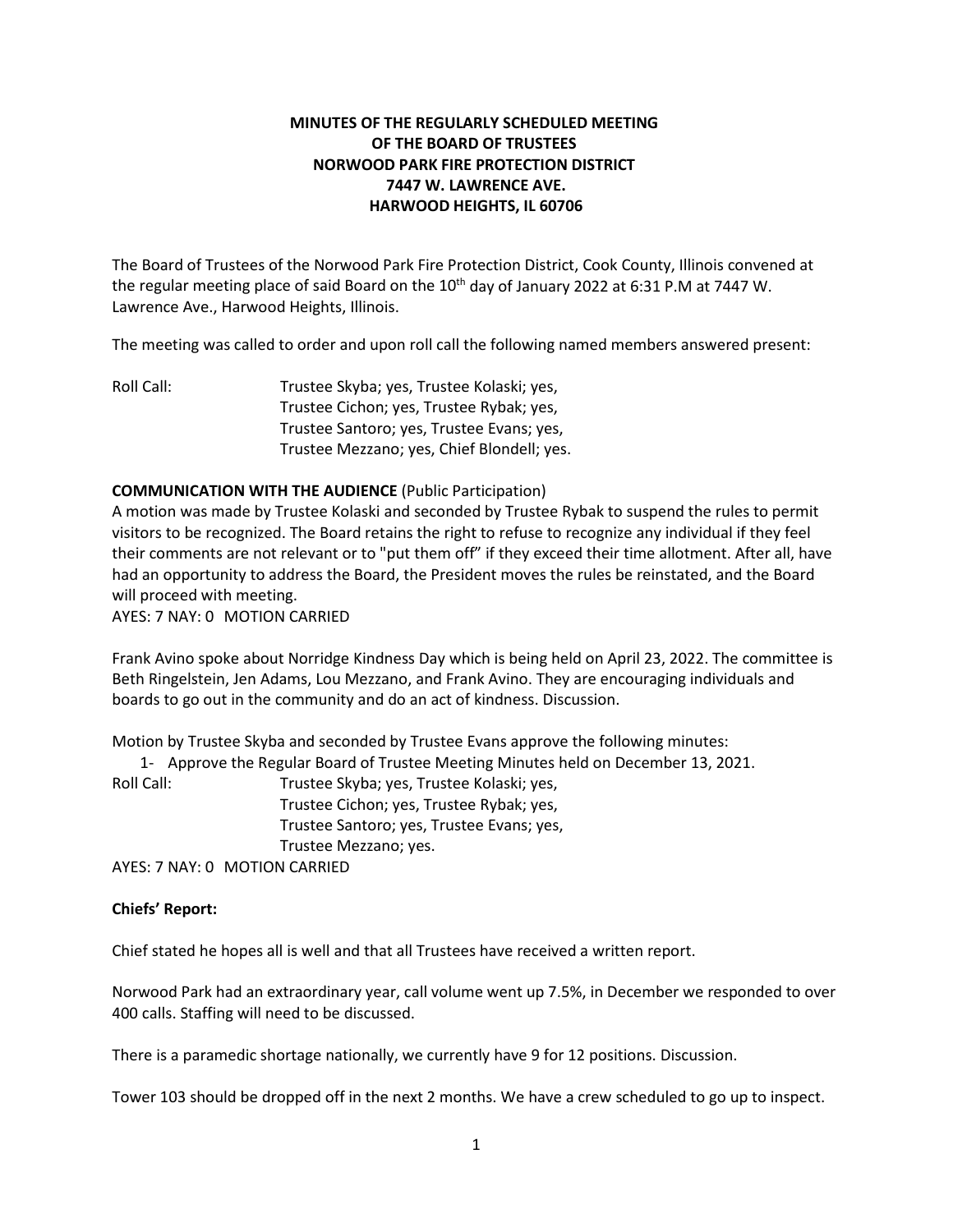The Norwood Park Township Board generously approved over \$20,000 for a LUCAS device for the engine and a stair chair to help prevent back injuries. The LUCAS device has had great results in CPR.

The Chief and Deputy Chief have been coming in at night due to the volume of calls. Equipment has had to prioritize ambulance calls and have been diverted to more serious call. Discussion.

Engine 101 was involved in an accident last month. The Chief and firefighter went to court. The civilian did not have insurance. Our insurance company is going after the deductible, there was over \$5,500 in damage to the engine and is in the process of being repaired.

The fire house is in desperate need of updated inhouse alerting equipment. Chief has been working with MCD to see about things on their end because they cannot work with current hi-tech programs. We have a grant for \$50,000 to use towards the purchase of a new equipment/installation. Currently, crews are using their personal cell phones to know when calls come in.

The district has had a few employees test COVID-19 positive. We follow CDC guidelines, and the employee can return to work after 5 days if they are okay to do so. Workers Compensation is on the same page as us. The crews are 100% vaccinated.

Motion by Trustee Kolaski seconded by Trustee Santoro to approve the Chief's report for December 2021. AYES: 7 NAY: 0 MOTION CARRIED

**President's Report:** Trustee Cichon stated that 2022 is going to be challenging with increased call volume and staffing issues. Committee chairs need to get a game plan and schedule their meetings if needed.

### **TREASURER'S REPORT**

Schedule of Assets (Arising from Cash Transactions) December 31, 2021

| Assets                                                |                |
|-------------------------------------------------------|----------------|
| <b>Checking and money market accounts:</b>            |                |
| Byline Bank ambulance billing money market #4304492   | 332,545.44     |
| Wintrust -MM #2776                                    | 1,260,728.12   |
| Wintrust-Checking #9771                               | 7,759.70       |
| Wintrust-Ambulance #2671                              | 571,947.91     |
| Wintrust- Medical #0599                               | 4,045.99       |
| Wintrust-Donation #4129                               | 919.21         |
| Wintrust-FSA #0713                                    | 21,394.13      |
| Total checking and money market accounts              | \$2,199,340.50 |
| Certificates of deposit (interest rate and maturity): |                |
| Belmont Bank (0.45%, 02/10/22)                        | 700,113.86     |
| Belmont Bank (0.45% 01/21/22)                         | 582,750.48     |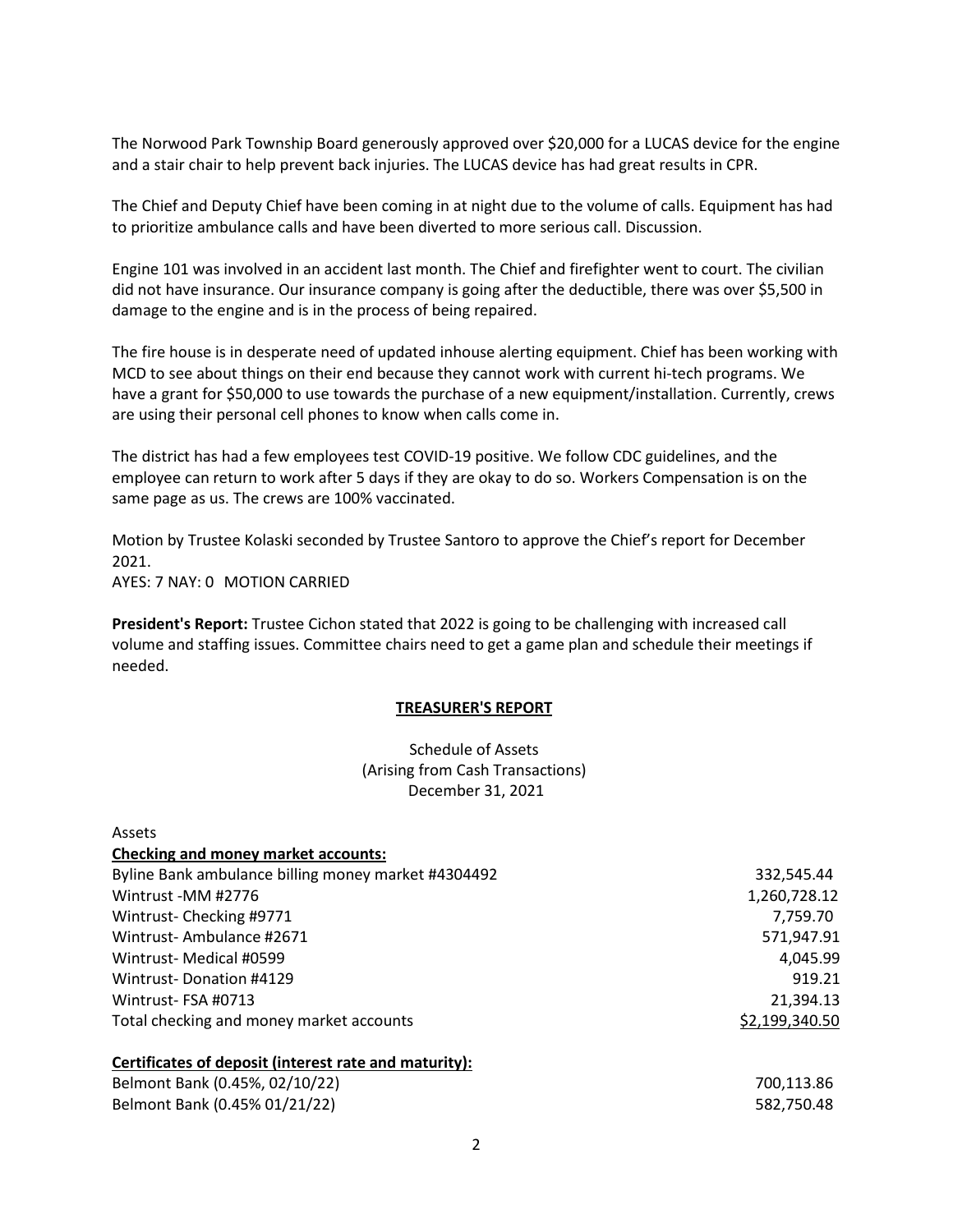| Belmont Bank (0.45% 01/19/22)                            | 406,870.79     |
|----------------------------------------------------------|----------------|
| Total certificates of deposit                            | \$1,689,735.13 |
| Total checking, money market and certificates of deposit | \$3,889,075.63 |

Motion by Trustee Evans and seconded by Trustee Santoro to approve the December's accounts payable expenditures in the amount of \$227,563.05 and the Treasurer's Report as presented from the Financial Statements for December 2021.

There were one set of bills paid in December which is why the amount is lower than usual. January will have 3 sets of bills paid. The audit has been received and should be approved tonight and filed.

| Roll Call: | Trustee Skyba; yes, Trustee Kolaski; yes, |
|------------|-------------------------------------------|
|            | Trustee Cichon; yes, Trustee Rybak; yes,  |
|            | Trustee Santoro; yes, Trustee Evans; yes, |
|            | Trustee Mezzano; yes.                     |

AYES: 7 NAY: 0 MOTION CARRIED

### **Committee Reports:**

Finance Committee- Trustee Evans stated that we need to schedule a finance meeting. There are CDs maturing, Chief states that he will get rates.

Building and Equipment Committee-Trustee Mezzano stated he would like to come in. Chief said he is welcome anytime. Chief explained that the District just did a once in about 30-year purchase of a fire truck.

Policy & Strategic Planning Committee- Trustee Kolaski stated he would like to get together for a policy meeting and for everyone to get their thumb drives updated.

Community Relations Committee- Trustee Santoro stated there is nothing to report. Norridge Kindness Day is now in this committee, Trustee Mezzano had many ideas.

Pension Fund Member & Commissioner Oversight- Trustee Skyba stated there is nothing to report. Chief explained that they will be having a promotion exam and firefighter entry exam this year. It goes by state statute. Turnout for the entry exam 2 years ago was great because we lowered the requirements. Discussion. Chief stated that paramedics are currently getting hired before they finish their school. 85% of our current list would still take the job if asked and that is what we were looking for. The District would then send them to the fire academy and paramedic school.

For the promotional exam, the Deputy Chief is working with IOS and deciding the books, training, etc. Trustee Rybak asked is we will advertise for local kids. Chief explained that people who are trying to get this job know where to look for tests. Chief would like to give extra points for speaking a  $2<sup>nd</sup>$  language. Discussion. Entry testing is every 2 years and promotional is every 3 years.

### **Old Business:**

None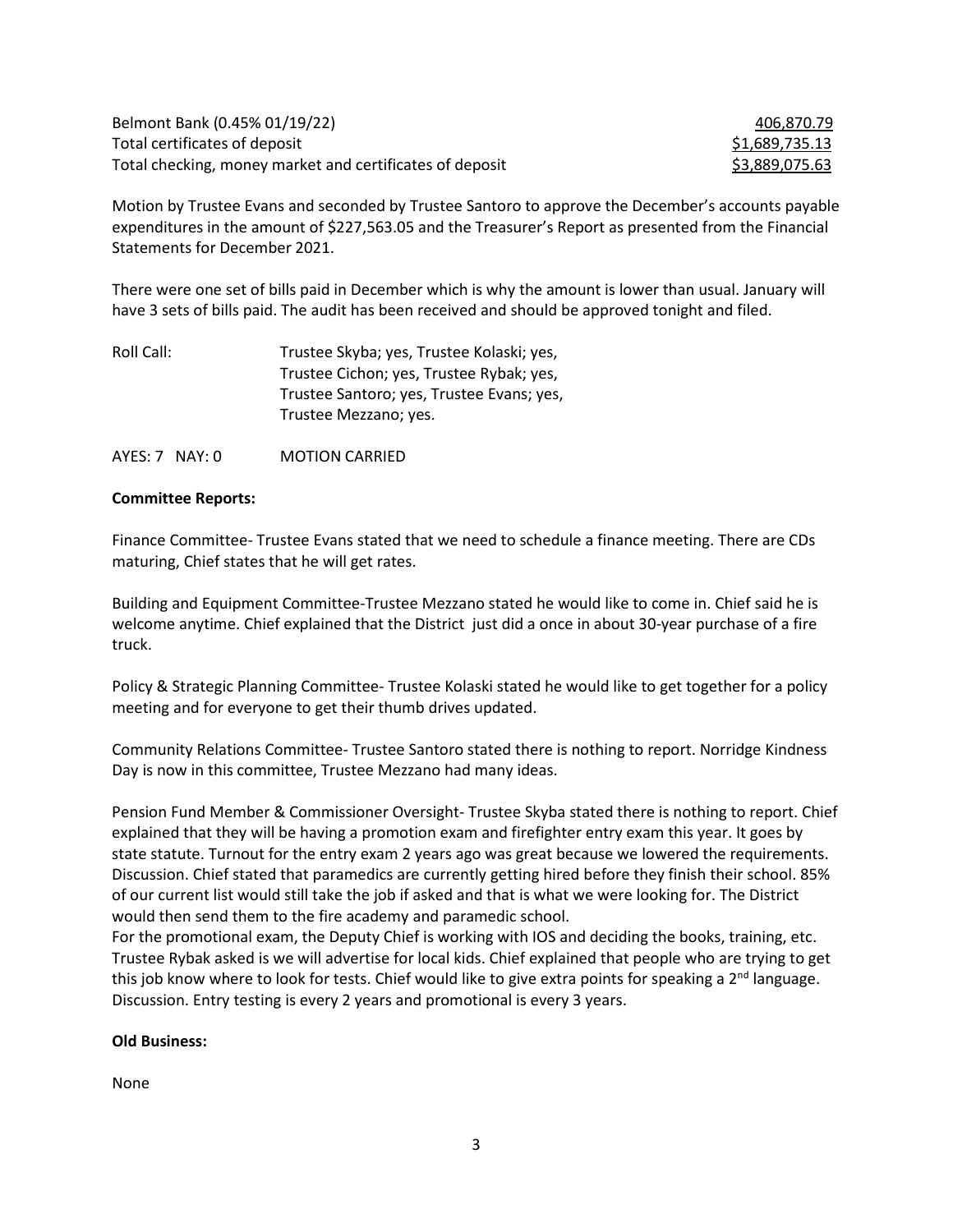### **New Business**

Motion by Trustee Skyba and seconded by Trustee Kolaski to accept the audit for the 2021 fiscal year as presented by Sikich, LLP.

| Roll Call: | Trustee Skyba; yes, Trustee Kolaski; yes, |
|------------|-------------------------------------------|
|            | Trustee Cichon; yes, Trustee Rybak; yes,  |
|            | Trustee Santoro; yes, Trustee Evans; yes  |
|            | Trustee Mezzano; yes.                     |
|            | AYES: 7 NAY: 0 MOTION CARRIED             |

Motion by Trustee Mezzano and seconded by Trustee Skyba to approve the payout of mandatory sick time buyback to the following: Larry Curran 144 hours \$6,068.16 Stanley Koy 120 hours \$5,338.56 Matthew Mattio 96 hours \$3,648.72 Jeff Peistrup 24 hours \$1,072.32 Stephen Swank 144 hours \$5,477.76 Total mandatory sick time buyback \$21,605.52. Roll Call: Trustee Skyba; yes, Trustee Kolaski; yes, Trustee Cichon; yes, Trustee Rybak; yes, Trustee Santoro; yes, Trustee Evans; yes Trustee Mezzano; yes.

AYES: 7 NAY: 0 MOTION CARRIED

Motion by Trustee Santoro and seconded by Trustee Evans to approve the one-year extension (per Section 14) of the Paramedic Services of Illinois billing contract, at a rate of 3%.

| Roll Call: | Trustee Skyba; yes, Trustee Kolaski; yes, |
|------------|-------------------------------------------|
|            | Trustee Cichon; yes, Trustee Rybak; yes,  |
|            | Trustee Santoro; yes, Trustee Evans; yes  |
|            | Trustee Mezzano; yes.                     |
|            | AYES: 7 NAY: 0 MOTION CARRIED             |

Motion by Trustee Santoro and seconded by Trustee Rybak to approve the consent agenda: -ratify the payment to GEMT in the amount of \$104,429.72. -approve the minutes of the Community Relations Committee meeting held on December 13, 2021. Roll Call: Trustee Skyba; yes, Trustee Kolaski; yes, Trustee Cichon; yes, Trustee Rybak; yes, Trustee Santoro; yes, Trustee Evans; yes Trustee Mezzano; yes. AYES: 7 NAY: 0 MOTION CARRIED

Motion by Trustee Skyba and seconded by Trustee Cichon to go into Closed Session pursuant to Section 5 ILCS 120/2(c)(1) of the Open Meeting Act (to discuss the appointment, employment, compensation, discipline, performance, or dismissal of specific employees of the public body); and/or section (2)(c)(11) of the Act (pending, probably, or imminent litigation.